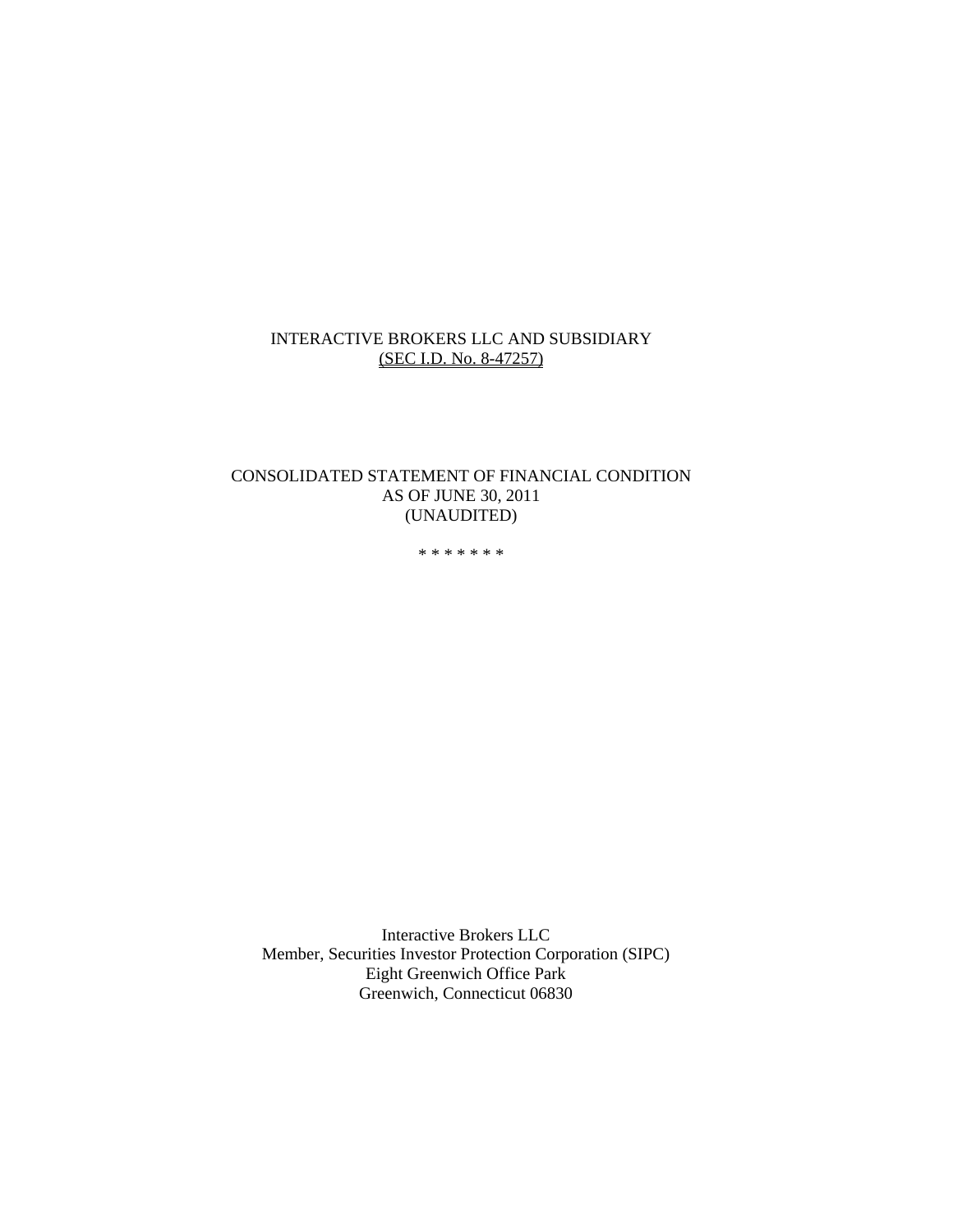# **INTERACTIVE BROKERS LLC AND SUBSIDIARY**

# **CONSOLIDATED STATEMENT OF FINANCIAL CONDITION (UNAUDITED) As of June 30, 2011**

### **Assets**

| Cash and cash equivalents                                          | \$<br>808,891,532    |
|--------------------------------------------------------------------|----------------------|
| Cash and securities - segregated for regulatory purposes           | 8,413,355,696        |
| Securities borrowed                                                | 959,017,622          |
| Securities purchased under agreements to resell                    | 304,278,098          |
| Deposits with clearing organization                                | 2,099,548            |
| Other receivables:                                                 |                      |
| Customers (net of allowance for doubtful accounts of \$20,746,414) | 9,310,972,961        |
| Brokers, dealers and clearing organizations                        | 867, 932, 376        |
| <b>Affiliates</b>                                                  | 52,875,761           |
| Interest                                                           | 17,791,065           |
| Other assets                                                       | 33,462,045           |
| Total assets                                                       | \$<br>20,770,676,704 |
|                                                                    |                      |

# **Liabilities and members' capital**

| Liabilities:                                             |                         |
|----------------------------------------------------------|-------------------------|
| Payable to customers                                     | \$<br>18, 139, 276, 327 |
| Securities loaned                                        | 803,065,644             |
| Securities sold under agreements to repurchase           | 102,509,681             |
| Other payables:                                          |                         |
| Brokers, dealers and clearing organizations              | 182,505,887             |
| Accounts payable, accrued expenses and other liabilities | 24,836,313              |
| <b>Affiliates</b>                                        | 48,111,849              |
| Interest                                                 | 5,801,741               |
|                                                          | 19,306,107,442          |
| Members' capital                                         | 1,464,569,262           |
| Total liabilities and members' capital                   | \$<br>20,770,676,704    |

See accompanying notes to the consolidated statement of financial condition.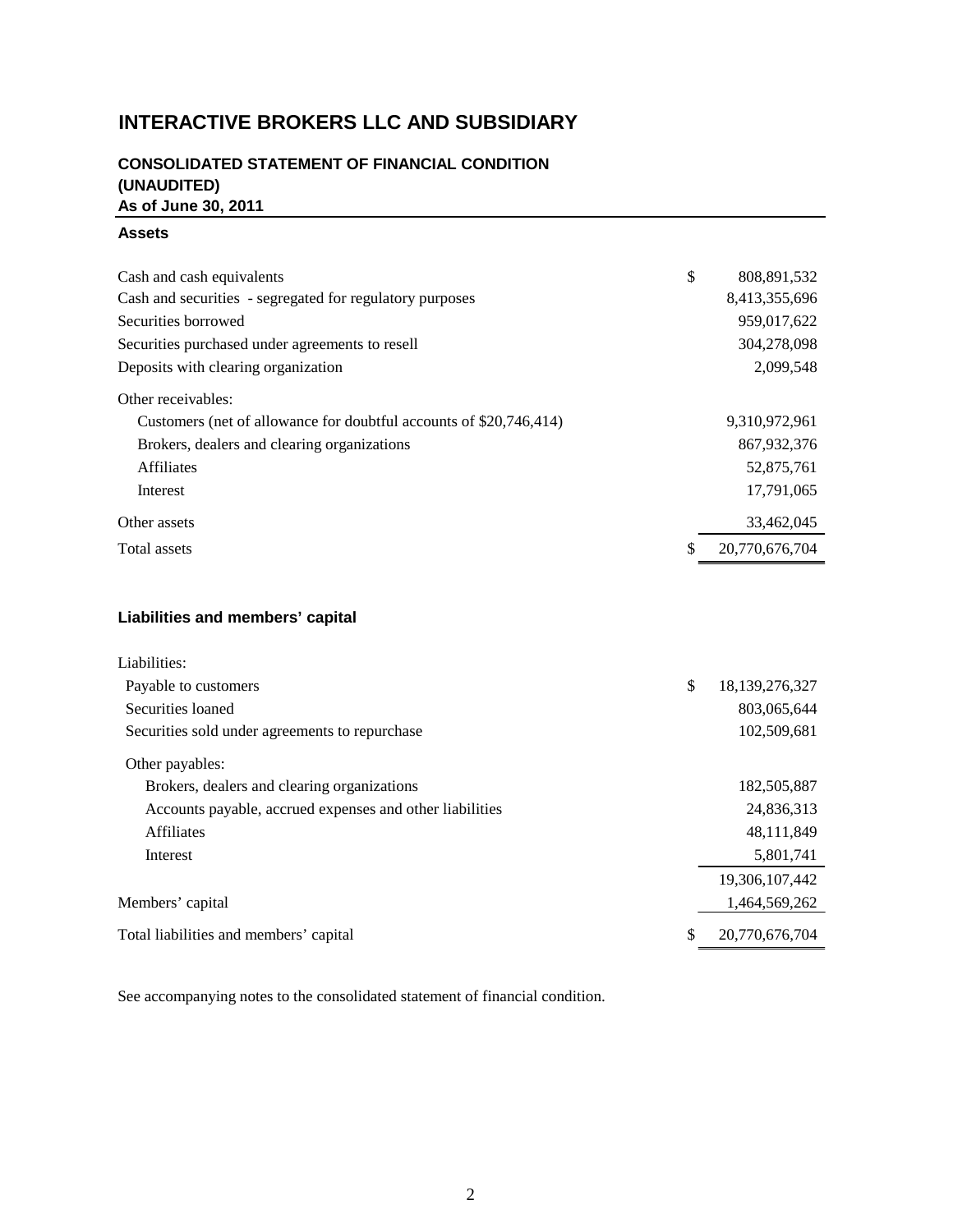### **1. ORGANIZATION AND NATURE OF BUSINESS**

Interactive Brokers LLC ("IBLLC"), together with its wholly-owned subsidiary (the "Company"), a Connecticut limited liability company, is a broker-dealer registered under the Securities Exchange Act of 1934 and is a member of the Financial Industry Regulatory Authority ("FINRA") and various securities and commodities exchanges. The Company is also a member of the National Futures Association ("NFA") and a registered Futures Commission Merchant. The Company executes and clears securities and commodities transactions for customers. Certain transactions are cleared through other clearing brokers. Accordingly, the Company carries securities accounts for customers and is subject to the requirements of Rule 15c3-3 under the Securities Exchange Act of 1934 pertaining to the possession or control of customer-owned assets and reserve requirements. The Company also carries customer commodities accounts and is subject to the segregation requirements pursuant to the Commodity Exchange Act.

The Company's wholly-owned subsidiary is Interactive Brokers Corp. ("IB Corp."), which is a broker-dealer registered with the Securities and Exchange Commission ("SEC") and is a member of the FINRA and of the NFA.

The Company is 99.9% owned by IBG LLC, ("IBG LLC" or "the Group"), a Connecticut limited liability company. In addition to the Company, the Group is comprised of several Operating Companies (Note 6). The Group is consolidated into Interactive Brokers Group, Inc. ("IBG,  $Inc.'$ ).

# **2. SIGNIFICANT ACCOUNTING POLICIES**

### *Basis of Presentation*

This consolidated statement of financial condition is presented in U.S. dollars and has been prepared in conformity with the accounting standards generally accepted in the United States of America ("U.S. GAAP") promulgated in the Financial Accounting Standards Board ("FASB") Accounting Standards Codification ("ASC").

The preparation of financial statements in conformity with U.S. GAAP requires management to make estimates and assumptions that affect the reported amounts and disclosures in the consolidated statement of financial condition and accompanying notes. Estimates, by their nature, are based on judgment and available information. Therefore, actual results could differ materially from those estimates. Such estimates include the estimated fair value of financial instruments, the estimated useful lives of property and equipment, compensation accruals, allowance for doubtful accounts and estimated contingency reserves.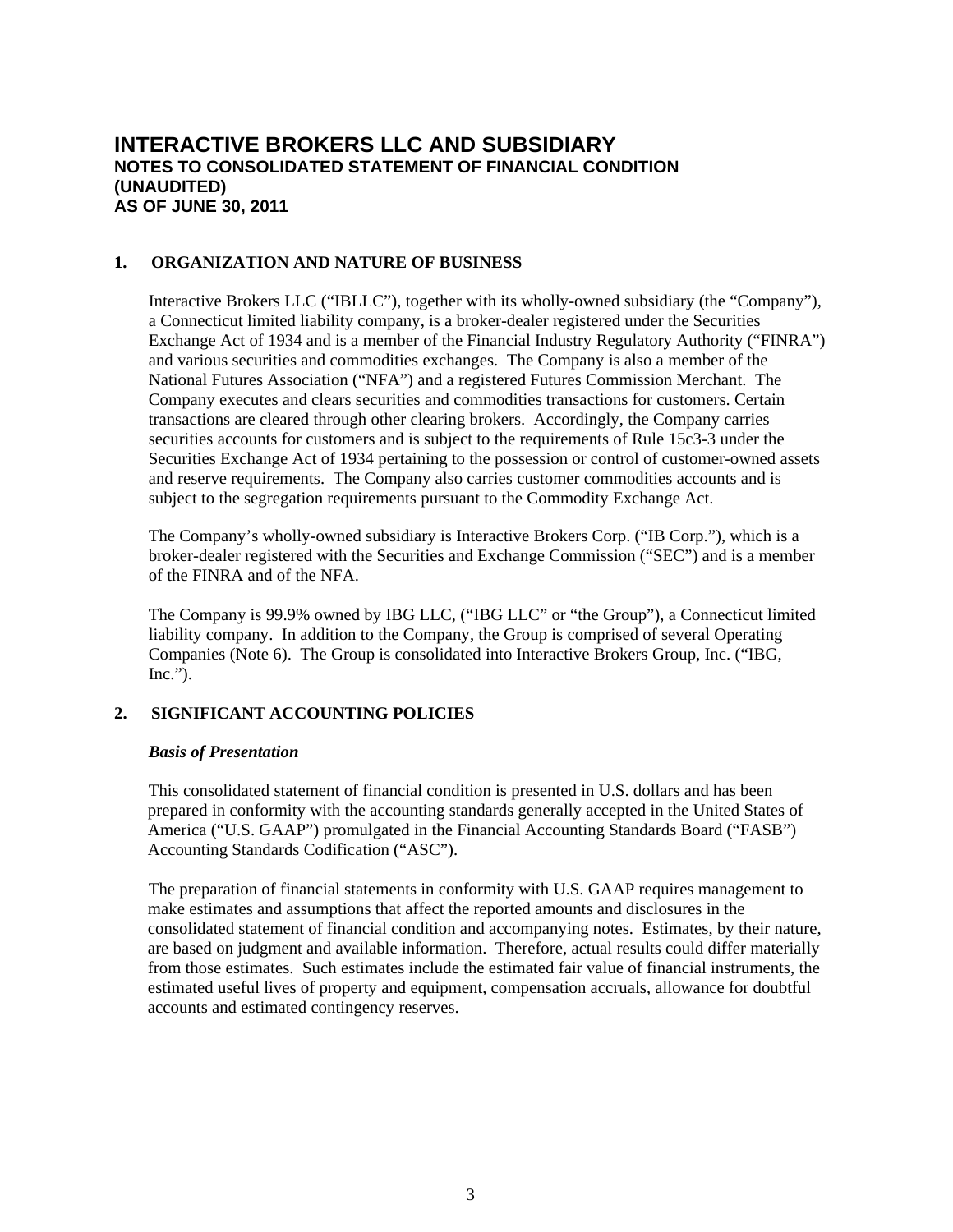#### *Fair Value*

At June 30, 2011, substantially all of the Company's assets and liabilities, including financial instruments, were carried at fair value based on market prices, as published by exchanges and clearinghouses, or were assets which are short-term in nature and were carried at amounts that approximate fair value.

The Company applies the fair value hierarchy of ASC 820, *Fair Value Measurement*, to prioritize the inputs to valuation techniques used to measure fair value. The hierarchy gives the highest priority to unadjusted quoted prices in active markets for identical assets and liabilities and the lowest priority to unobservable inputs. The three levels of the fair value hierarchy are:

| Level 1 | Unadjusted quoted prices in active markets that are accessible at the |
|---------|-----------------------------------------------------------------------|
|         | measurement date for identical, unrestricted assets or liabilities;   |

- Level 2 Quoted prices in markets that are not considered to be active or financial instruments for which all significant inputs are observable, either directly or indirectly; and
- Level 3 Prices or valuations that require inputs that are both significant to fair value measurement and unobservable.

In determining fair value, all financial instruments, except currency forward contracts, which are classified as Level 2 financial instruments, are classified within Level 1 of the fair value hierarchy. Level 1 financial instruments, which are valued using quoted market prices as published by exchanges and clearing houses or otherwise broadly distributed in active markets, include U.S. Government obligations which are included in cash and securities – segregated for regulatory purposes and in deposits with clearing organization in the consolidated statement of financial condition. Level 2 financial instruments include FDIC insured corporate bonds, included in cash and securities segregated for regulatory purposes, and currency forward contracts, which are classified as Level 2 financial instruments as such instruments are not exchange-traded.

The following tables set forth, by level within the fair value hierarchy, financial instruments owned and financial assets and liabilities at fair value as of June 30, 2011. As required by ASC 820, assets and liabilities are classified in their entirety based on the lowest level of input that is significant to the fair value measurement.

| Financial Assets, At Fair Value as of June 30, 2011 |                   |         |                                                          |
|-----------------------------------------------------|-------------------|---------|----------------------------------------------------------|
| <b>Level I</b>                                      | Level 2           | Level 3 | Total                                                    |
| 397.694.246<br>S.<br>2,099,548                      | \$440.471.431     | \$<br>٠ | 838,165,677<br>S<br>2,099,548                            |
|                                                     | 50,619,628        |         | 50,619,628                                               |
| 399.793.794                                         | 491.091.059<br>S. | \$      | \$<br>890,884,853                                        |
|                                                     |                   |         |                                                          |
| <b>Level I</b>                                      | Level 2           | Level 3 | Total                                                    |
|                                                     | 13,735,722        | \$      | 13,735,722                                               |
|                                                     | \$<br>13,735,722  | \$      | 13,735,722                                               |
|                                                     |                   |         | Financial Liabilities, At Fair Value as of June 30, 2011 |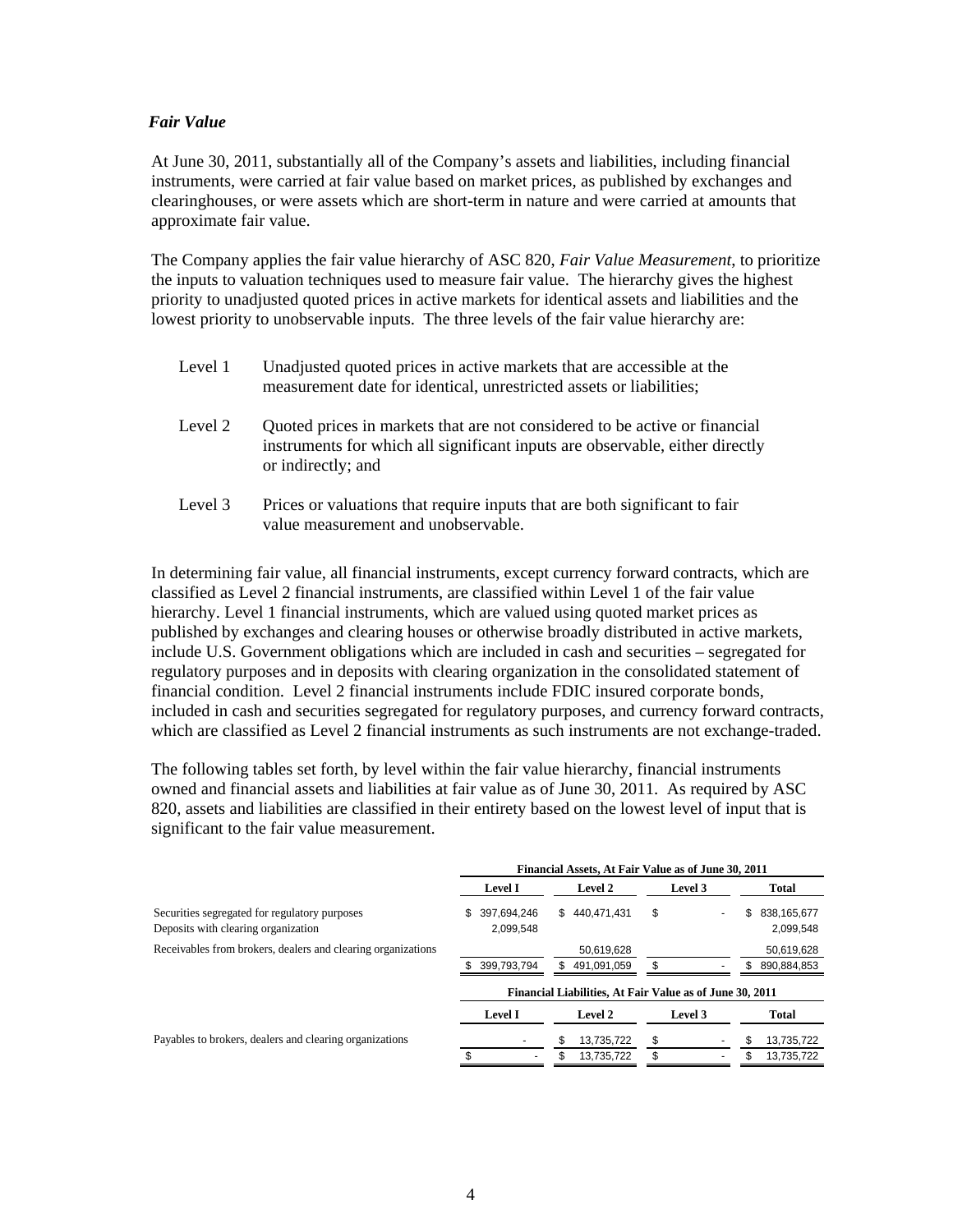### *Principles of Consolidation*

The consolidated statement of financial condition includes the accounts of the Company and its wholly-owned subsidiary. The Company's policy is to consolidate all entities of which it owns more than 50% unless it does not have control. All inter-company balances and transactions have been eliminated. Pursuant to ASC 860, *Transfers and Servicing* and ASC 810, *Consolidations,* the Company would also consolidate any Variable Interest Entities ("VIEs") of which it is the primary beneficiary. At June 30, 2011, the Company does not have any interests in VIEs.

At June 30, 2011, \$16,941,415 of assets and \$7,943,856 of liabilities were attributable to a consolidated subsidiary. The stockholder's equity of this subsidiary was \$8,997,559 at June 30, 2011.

### *Cash and Cash Equivalents*

The Company defines cash equivalents as short-term, highly liquid securities and cash deposits with original maturities of three months or less.

### *Cash and Securities — Segregated for Regulatory Purposes*

The Company is obligated by rules mandated by its primary regulators, including the SEC and the Commodities Futures Trading Commission ("CFTC"), to segregate or set aside cash or qualified securities to satisfy such regulations, which regulations have been promulgated to protect customer assets. In addition, the Company is a member of various clearing organizations at which cash or securities are deposited as required to conduct day-to-day clearance activities. The Company maintains segregated accounts at major money-center banks.

#### *Securities Borrowed and Securities Loaned*

The Company borrows and loans securities in order to facilitate customer settlements. Securities borrowed and securities loaned are recorded at the amount of cash collateral advanced or received. Securities borrowed transactions require the Company to provide the counterparty with collateral which may be in the form of cash, letters of credit or other securities. With respect to securities loaned, the Company receives collateral which may be in the form of cash or other securities in an amount generally in excess of the fair value of the securities loaned.

The Company monitors the market value of securities borrowed and loaned on a daily basis, with additional collateral obtained or refunded as required contractually. Receivables and payables with the same counterparty are not offset in the consolidated statement of financial condition.

#### *Securities Purchased Under Agreements to Resell*

Securities purchased under agreements to resell are treated as collateralized financing transactions and are carried at contract value plus accrued interest. The Company's policy is to obtain possession of collateral with a market value equal to, or in excess of, the principal amount loaned under resale agreements. To ensure that the market value of the underlying collateral remains sufficient, this collateral is valued daily with additional collateral obtained or excess collateral returned when appropriate, as required through contractual provisions.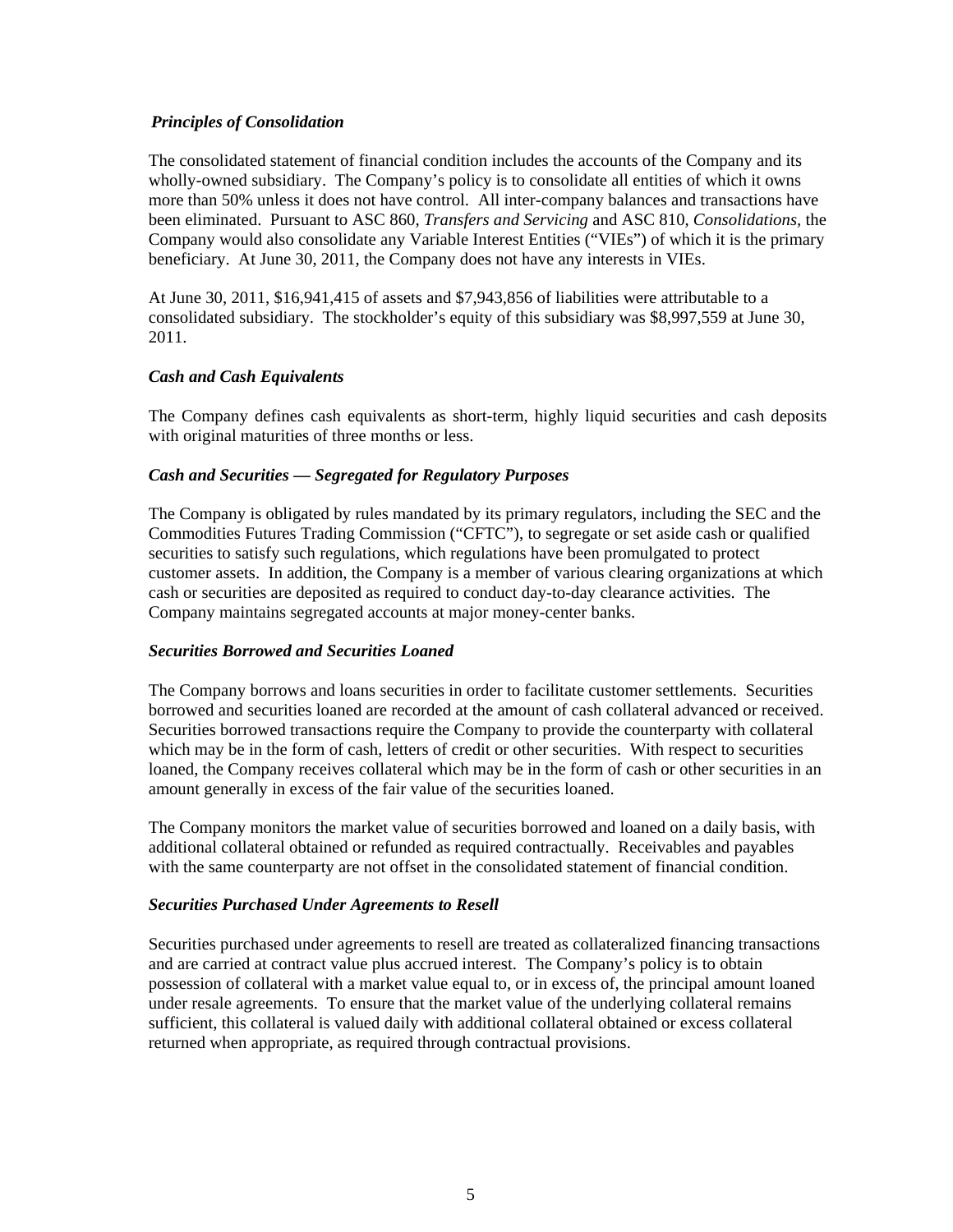Securities received as collateral consisted of U.S. Treasury Notes. In the normal course of business, these securities have been deposited with a clearing organization and segregated for regulatory purposes.

### *Financial Instruments*

### *Deposits with Clearing Organization*

Deposits with clearing organization consist of securities which have been placed with a clearing organization in the normal course of business. These securities consisted of U.S. Treasury Bills, carried at fair value. These transactions are recorded on a trade date basis. At June 30, 2011, the Company had \$2,099,548 in U.S. Treasury Bills that were pledged with the Company's clearing organization.

### *Currency Spot and Forward Contracts*

The Company enters into currency forward contracts for customer funds denominated in foreign currencies to obtain U.S. dollars, with a locked-in rate of return, to make bank deposits denominated in U.S. dollars to satisfy regulatory segregation requirements and on behalf of its affiliates. A currency forward contract is an agreement to exchange a fixed amount of one currency for a specified amount of a second currency at the outset and at completion of the swap term. Interest rate differences, between currencies, are captured in the contractual swap rates. The Company also executes currency spot contracts on behalf of its customers and affiliates. These currency spot and forward transactions are recorded on a trade date basis at fair value based on quoted market prices. Included in the receivables from, and in payables to brokers, dealers and clearing organizations are \$50,619,629 and \$13,735,722, respectively, which represent unsettled amounts of currency spot and forward contracts at June 30, 2011.

### *Foreign Currency Translation*

Foreign currency denominated assets and liabilities are translated into U.S. dollars at the year-end exchange rates. Foreign currency denominated revenues and expenses are translated at the exchange rates in effect at the transaction dates.

#### *Customer Receivables and Payables*

Customer securities transactions are recorded on a settlement date basis and customer commodities transactions are recorded on a trade date basis. Receivables from and payables to customers include amounts due on cash and margin transactions, including futures contracts transacted on behalf of the Company's customers. Securities owned by customers, including those that collateralize margin or other similar transactions, are not reflected on the consolidated statement of financial condition.

Receivables from institutional non-cleared customers and payables for execution and clearing fees and expenses are recorded as fees receivables and fees payable, which are included in other assets and accounts payable, accrued expenses and other liabilities on the consolidated statement of financial condition, respectively.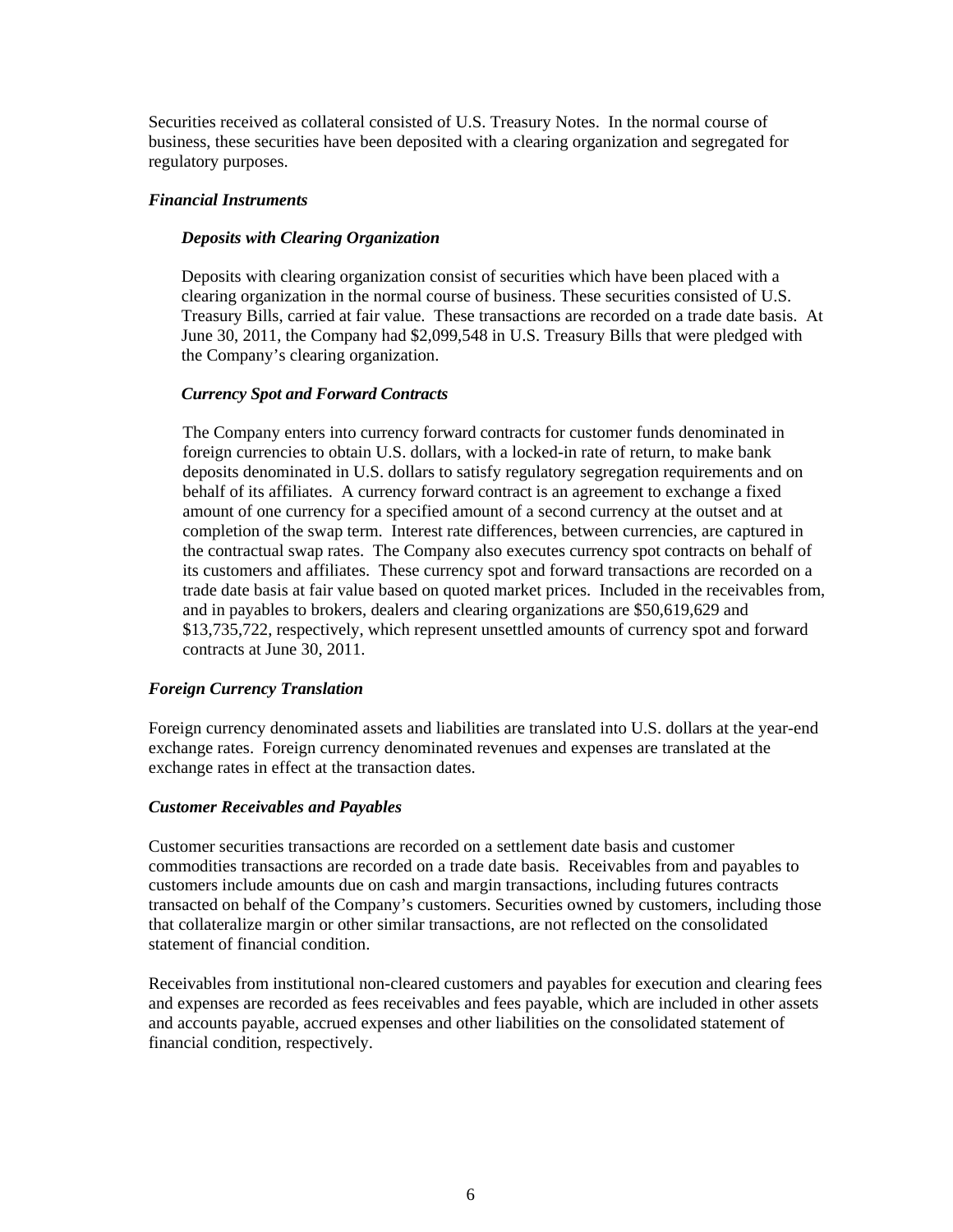### *Receivables from and Payables to Brokers, Dealers and Clearing Organizations*

Receivables from brokers, dealers and clearing organizations include amounts receivable for securities not delivered by the Company to the purchaser by the settlement date ("fails-to-deliver") and margin deposits. Payables to brokers, dealers and clearing organizations include amounts payable for securities not received by the Company from a seller by the settlement date ("fails-toreceive"). Receivables and payables to brokers, dealers and clearing organizations also include amounts related to futures contracts executed on behalf of the Company's customers.

### *Stock-Based Compensation*

The Company follows ASC 718, *Compensation – Stock Compensation,* to account for its stockbased compensation plans. ASC 718 requires all share-based payments to employees to be recognized in the financial statements using a fair value-based method. As a result, the Company expenses the fair value of stock granted to employees over the related vesting period.

### *Property, Equipment and Software Costs*

Property, equipment and software consist primarily of technology hardware, software, internally developed software and leasehold improvements. Property and equipment are reported at historical cost, net of accumulated depreciation and amortization. Additions and improvements that extend the lives of assets are capitalized, while expenditures for repairs and maintenance are expensed as incurred. Depreciation and amortization are computed using the straight-line method. Equipment is depreciated over the estimated useful lives of the assets, while leasehold improvements are amortized over the lesser of the estimated economic useful life of the asset or the term of the lease. Computer equipment is depreciated over three to five years and office furniture and equipment are depreciated over five to seven years. Property, equipment and software costs are included in other assets in the consolidated statement of financial condition.

### *Income Taxes*

The Company accounts for income taxes in accordance with ASC 740, *Income Taxes*, which requires the recognition of tax benefits or expenses on the temporary differences between the financial reporting and tax bases of assets and liabilities, including the accounting for uncertainty of income tax positions recognized in financial statements, prescribing a "more likely than not" threshold and measurement attribute for recognition in the financial statements of an asset or liability resulting from a tax position taken or expected to be taken in an income tax return.

IBLLC operates in the United States as a limited liability company that is treated as a partnership for U.S. federal income tax purposes. Accordingly, the Company's income is not subject to U.S. federal income taxes. Taxes related to income earned by partnerships represent obligations of the individual partners.

#### *Recently Issued Accounting Pronouncements*

Subsequent to the adoption of the ASC, the FASB will issue Accounting Standards Updates ("ASUs") as the means to add to or delete from, or to amend the ASC. In 2011, ASUs 2011-01 through 2011-07 were issued. Following is a summary of recently issued ASUs that may affect the Company's consolidated statement of financial condition: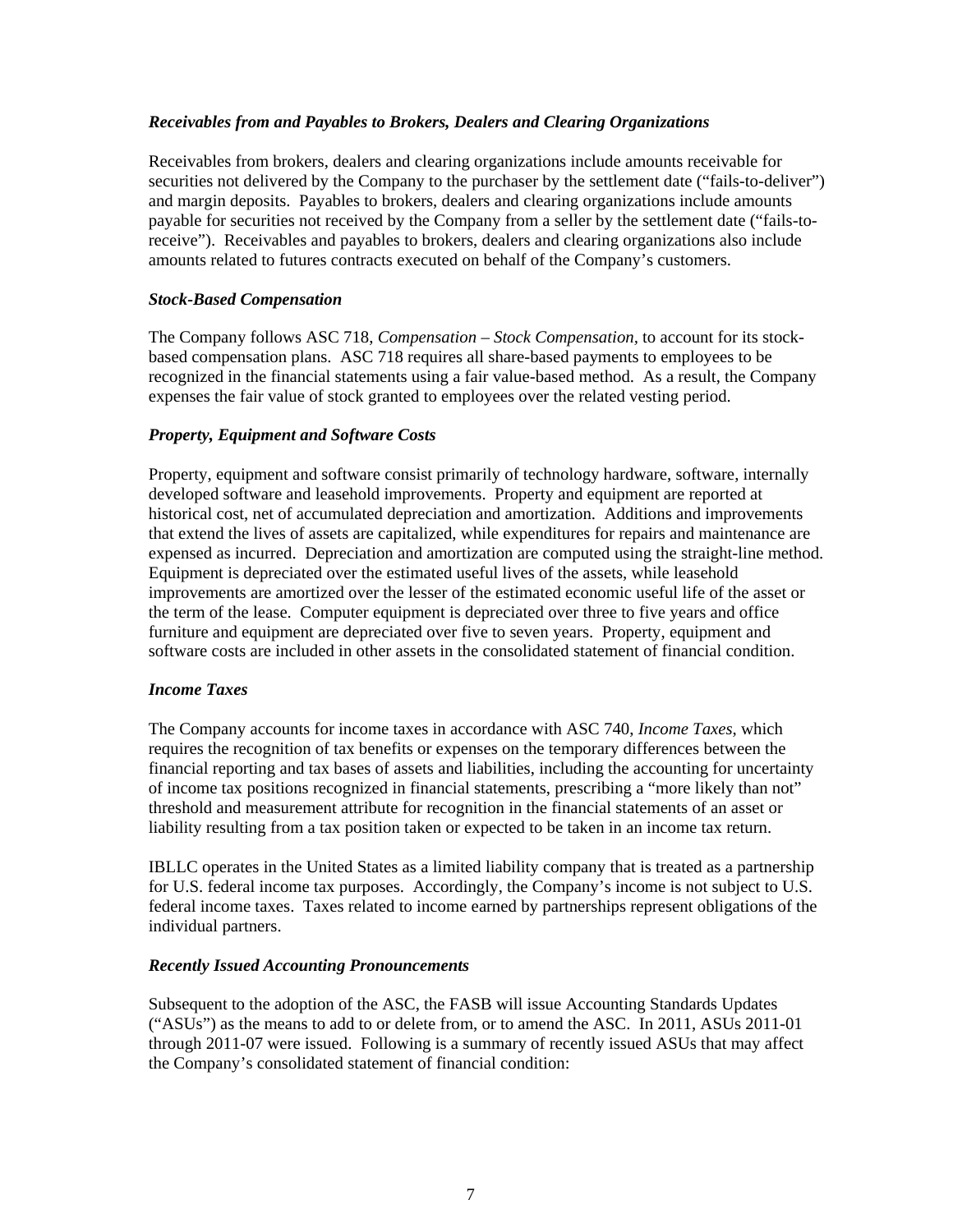|             | <b>Affects</b>                                                                                                                                                                                                        | <b>Status</b>                                                                                                                                                                              |
|-------------|-----------------------------------------------------------------------------------------------------------------------------------------------------------------------------------------------------------------------|--------------------------------------------------------------------------------------------------------------------------------------------------------------------------------------------|
| ASU 2010-13 | Compensation - Stock Compensation (Topic 718) - Effect of<br>Denominating the Exercise Price of a Share-Based Payment<br>Award in the Currency of the Market in Which the Underlying<br><b>Equity Security Trades</b> | Fiscal years, and interim periods<br>within those fiscal years, beginning<br>after December 15, 2010. Early<br>application is permitted.                                                   |
| ASU 2011-01 | <i>Receivables (Topic 310)</i> - Deferral of the Effective Date of<br>Disclosures about Troubled Debt Restructurings in Update No.<br>2010-20                                                                         | Effective on issuance.                                                                                                                                                                     |
| ASU 2011-02 | <i>Receivables (Topic 310)</i> - A Creditor's Determination of<br>Whether a Restructuring is a Troubled Debt Restructuring                                                                                            | First interim or annual period<br>beginning after June 15, 2011, to be<br>applied retrospectively to the<br>beginning of the annual period of<br>adoption. Early adoption is<br>permitted. |
| ASU 2011-03 | Transfers and Servicing (Topic 860) - Reconsideration of<br><b>Effective Control for Repurchase Agreements</b>                                                                                                        | Fiscal years, and interim periods<br>within those fiscal years, beginning<br>after December 15, 2011. Early<br>application is not permitted.                                               |
| ASU 2011-04 | Fair Value Measurement (Topic 820) - Amendments to<br>Achieve Common Fair Value Measurement and Disclosure<br>Requirements in U.S. GAAP and IFRS                                                                      | To be applied prospectively for<br>interim and annual periods beginning<br>after December 15, 2011. Early<br>adoption is not permitted for public<br>entities.                             |

Adoption of those ASUs that became effective during 2011 did not have a material effect on the Company's consolidated statement of financial condition. Management is assessing the potential impact on the Company's consolidated statement of financial condition of adopting ASUs that will become effective in the future.

### **3. BROKERAGE ACTIVITIES AND RELATED RISKS**

Brokerage activities expose the Company to credit risks. These risks are managed in accordance with established risk management policies and procedures adopted by the Company. Management has established a risk management process that includes:

- A regular review of the risk management process by the executive management as part of their oversight role;
- Defined risk management policies and procedures supported by a rigorous analytic framework; and
- Articulated risk tolerance levels as defined by executive management that are regularly reviewed to ensure that the Company's risk-taking is consistent with its business strategy, capital structure, and current and anticipated market conditions.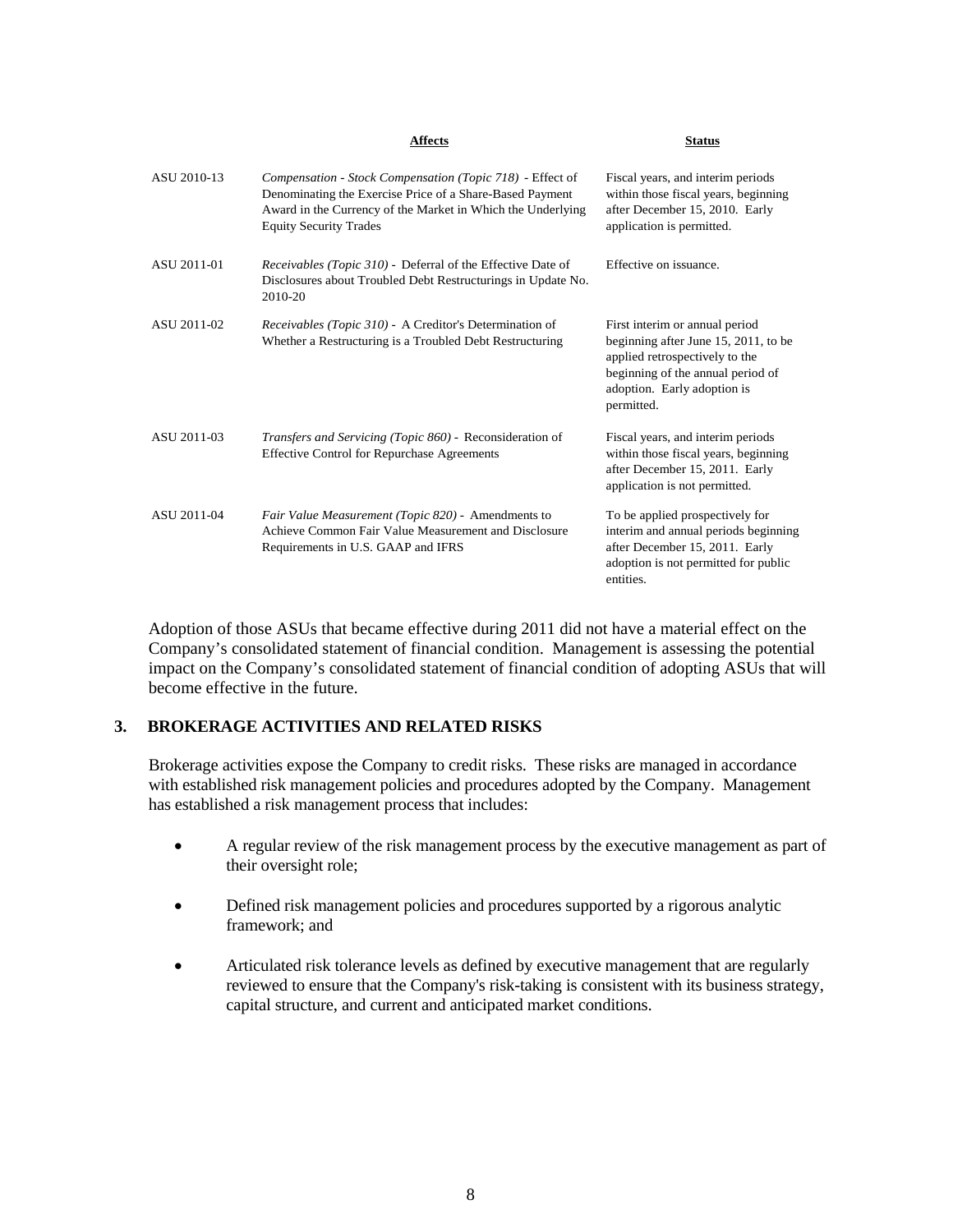### *Credit Risk*

The Company is exposed to risk of loss if a counterparty or issuer fails to perform its obligations under contractual terms ("default risk"). Both cash instruments and derivatives expose the Company to default risk. The Company has established policies and procedures for reviewing and establishing limits for credit exposure, maintaining collateral, and continually assessing the creditworthiness of counterparties.

The Company's credit risk is limited in that substantially all of the contracts entered into are settled directly at securities and commodities clearing houses and a small portion is settled through member firms and banks with substantial financial and operational resources.

In the normal course of business, the Company executes, settles and finances various customer securities transactions. Execution of these transactions includes the purchase and sale of securities by the Company that exposes the Company to default risk arising from the potential that customers or counterparties may fail to satisfy their obligations. In these situations, the Company may be required to purchase or sell financial instruments at unfavorable market prices to satisfy obligations to other customers or counterparties. The Company seeks to control the risks associated with its customer margin activities by requiring customers to maintain collateral in compliance with regulatory and internal guidelines.

Liabilities to other brokers and dealers related to unsettled transactions (i.e., securities failed-toreceive) are recorded at the amount for which the securities were purchased and are paid upon receipt of the securities from other brokers or dealers. In the case of aged securities failed-to-receive, the Company may purchase the underlying security in the market and seek reimbursement for losses from the counterparty.

The Company enters into securities purchased under agreements to resell and securities sold under agreements to repurchase transactions ("repos") in addition to securities borrowing and lending arrangements, all of which may result in credit exposure in the event the counterparty to a transaction is unable to fulfill its contractual obligations. In accordance with industry practice, repos are collateralized by securities with a market value in excess of the obligation under the contract. Similarly, securities borrowed and loaned agreements are collateralized by deposits of cash. The Company attempts to minimize credit risk associated with these activities by monitoring collateral values on a daily basis and requiring additional collateral to be deposited with or returned to the Company as permitted under contractual provisions.

### *Currency Risk*

Currency risk arises from the possibility that fluctuations in foreign exchange rates will impact the value of financial instruments. Exchange rate contracts may include cross-currency swaps and currency futures contracts. Currency swaps are agreements to exchange future payments in one currency for payments in another currency. These agreements are used to temporarily convert assets or liabilities denominated in different currencies. Currency futures are contracts for delayed delivery of currency at a specified future date. The Company uses currency forward contracts to manage the levels of its non-U.S. dollar currency balances to hedge its global exposure.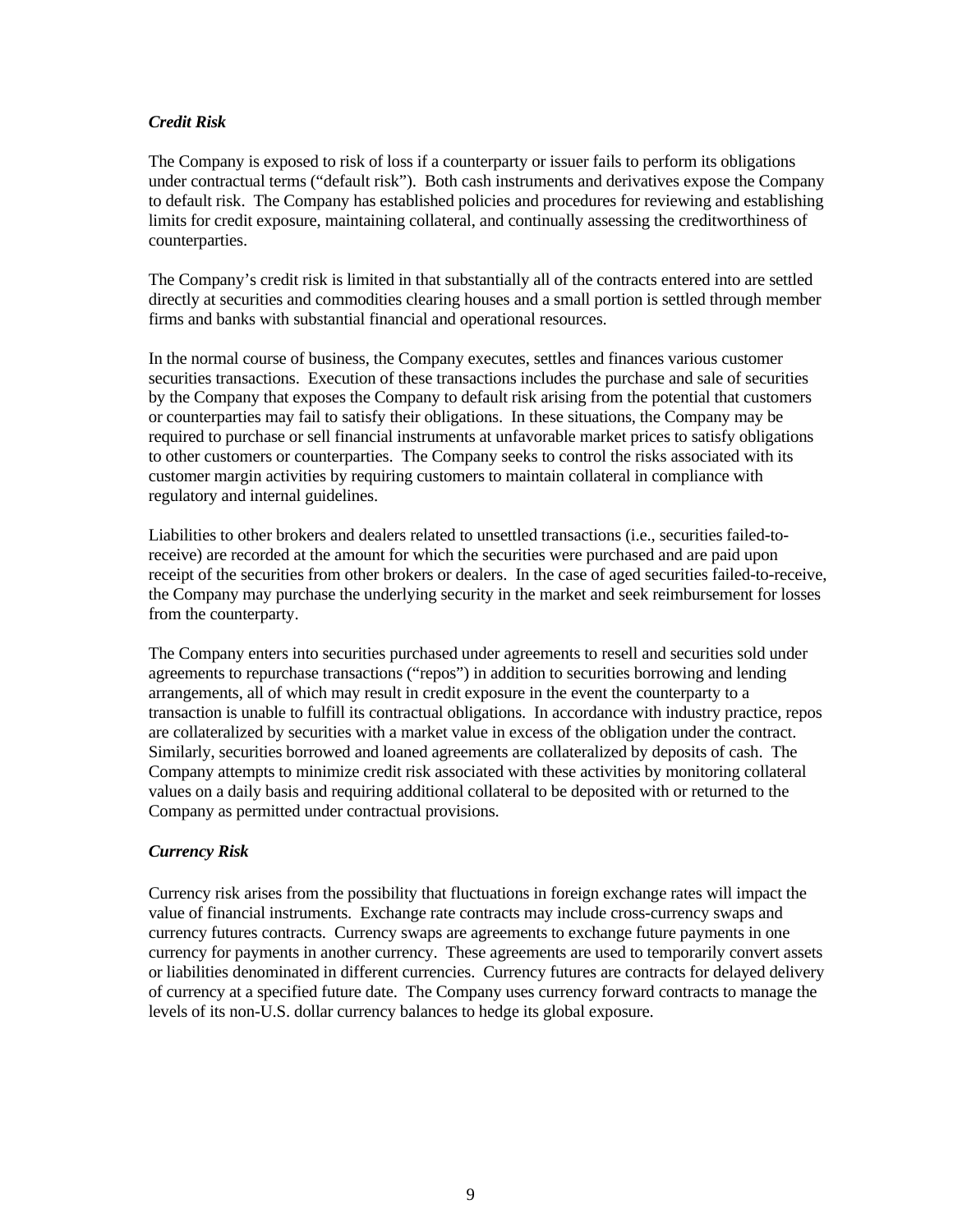### *Concentrations of Credit Risk*

The Company's exposure to credit risk associated with its brokerage and other activities is measured on an individual counterparty basis, as well as by groups of counterparties that share similar attributes. Concentrations of credit risk can be affected by changes in political, industry or economic factors. To reduce the potential for risk concentration, credit limits are established and monitored in light of changing counterparty and market conditions. As of June 30, 2011, the Company did not have any concentrations of credit risk.

# **4. SEGREGATION OF FUNDS AND RESERVE REQUIREMENTS**

As a result of customer activities, IBLLC is obligated by rules mandated by its primary regulators, the SEC and the CFTC to segregate or set aside cash or qualified securities to satisfy such rules which have been promulgated to protect customer assets. In addition, the IBLLC is a member of various clearing organizations at which cash or securities are deposited as required to conduct of day-to-day clearance activities.

Cash and securities – segregated for regulatory purposes consisted of the following at June 30, 2011:

| Securities purchased under agreements to resell | 2,595,592,301 |
|-------------------------------------------------|---------------|
| Interest bearing cash deposits                  | 5,377,291,964 |
| FDIC insured corporate bonds                    | 440,471,431   |
|                                                 | 8,413,355,696 |
|                                                 |               |

In accordance with the Securities Exchange Act of 1934, IBLLC is required to maintain separate bank accounts for the exclusive benefit of customers. At June 30, 2011, IBLLC held cash and securities of \$5,195,326,199 and securities purchased under agreements to resell with a fair value of \$2,584,381,719 to satisfy this requirement.

During the year ended June 30, 2011, IBLLC performed the computations for the assets in the proprietary accounts of its introducing brokers (commonly referred to as "PAIB") in accordance with the customer reserve computation set forth under SEC Rule 15c3-3 (Customer Protection). At June 30, 2011, IBLLC had segregated \$15,716,743 to satisfy this requirement.

In accordance with the Commodity Exchange Act, IBLLC is required to segregate all monies, securities and property received to margin and to guarantee or secure the trades or contracts of customers in regulated commodities. At June 30, 2011, IBLLC had cash and commodities of \$508,965,672, receivables from brokers, dealers and clearing organizations of \$388,285,566, and commodities option contracts with net short market value of (\$46,821,824) segregated to satisfy this requirement. At June 30, 2011, the net market values of long and short commodity option contracts were included in payables to brokers, dealers and clearing organizations.

In accordance with CFTC Regulation 30.7, IBLLC is required to segregate all monies, securities and property received to margin and to guarantee or secure the trades or contracts of customers on foreign boards of trade. At June 30, 2011, IBLLC had cash and securities in the amount of \$97,733,916, receivables from brokers, dealers and clearing organizations of \$274,556,123 and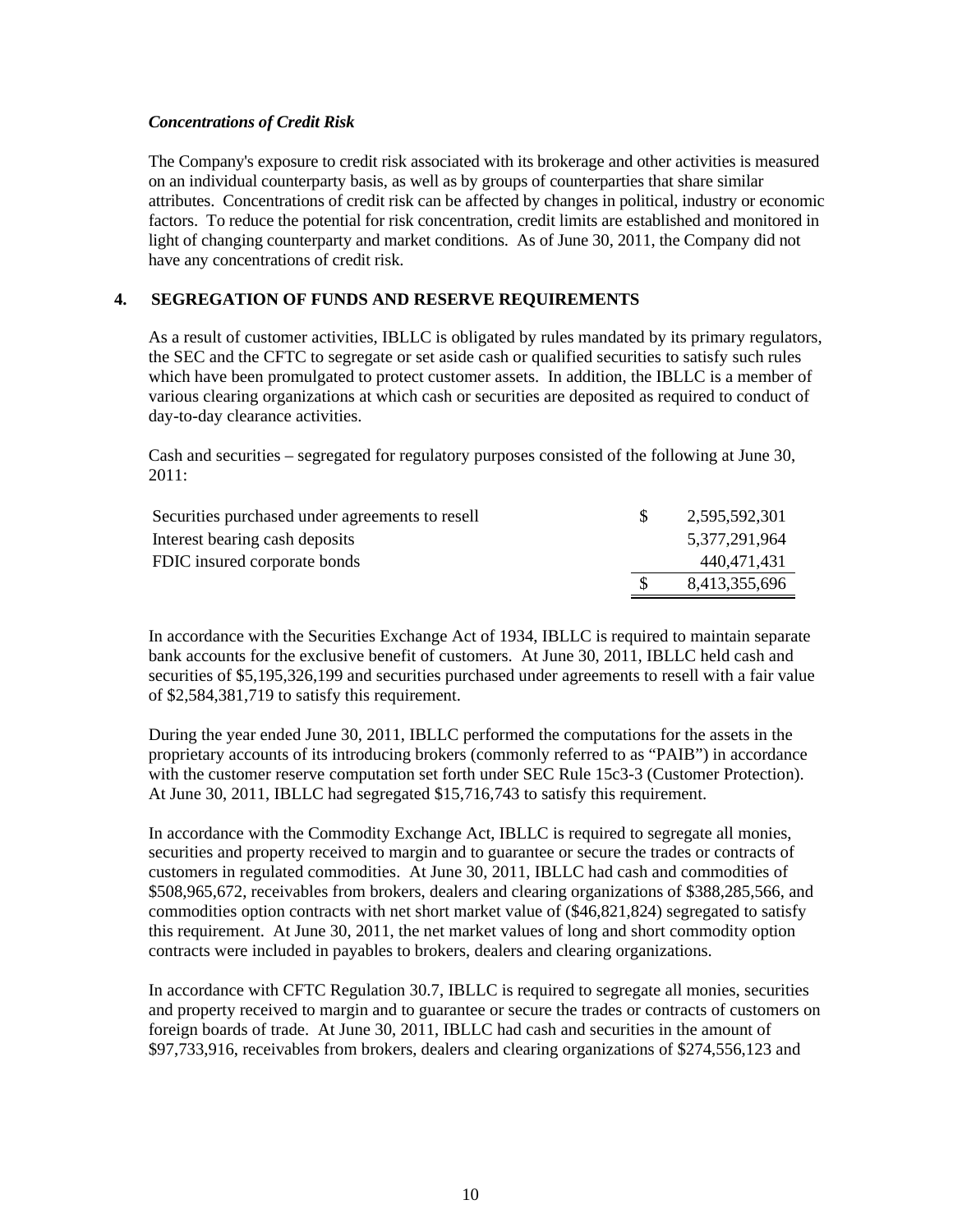payables to brokers, dealers and clearing organizations of (\$18,565,120) segregated to satisfy this requirement.

Pursuant to the requirements of subparagraph  $(k)(2)(i)$  of SEC Rule 15c3-3, IB Corp. has established a special cash account for the exclusive benefit of certain of its customers to fund and pay amounts collected for the payment of expenses on behalf of such customers. At June 30, 2011, \$20,866 was segregated, which was \$16,307 in excess of the requirement.

# **5. NET CAPITAL REQUIREMENTS**

IBLLC is subject to the SEC's Uniform Net Capital Rule (Rule 15c3-1), which requires the maintenance of minimum net capital. IBLLC has elected to use the alternative method permitted by the rule, which requires that IBLLC maintain minimum net capital, as defined, equal to the greater of \$500,000 or 2% of aggregate debit balances arising from customer transactions, as defined. IBLLC is also subject to the CFTC's minimum financial requirements (Regulation 1.17), which require that IBLLC maintain minimum net capital, as defined, the greater of \$5,000,000 or 8% of the total risk margin requirement for all positions carried in customer and non-customer accounts. The Uniform Net Capital Rule also provides that equity capital may not be withdrawn or cash dividends paid if resulting net capital would be less than 5% of aggregate debits. At June 30, 2011, IBLLC had net capital of \$1,256,666,519, which was \$1,052,100,178 in excess of required net capital of \$204,566,341.

IB Corp. is subject to the regulatory requirements promulgated by the SEC and other regulatory and exchange authorities. Net capital and excess net capital at June 30, 2011, as defined by these regulatory authorities, were \$3,891,353 and \$3,343,010, respectively.

### **6. RELATED PARTY TRANSACTIONS**

The Operating Companies are comprised of the following companies: Timber Hill LLC ("THLLC"), Timber Hill Europe AG ("THE"), Timber Hill Canada Company ("THC"), Timber Hill Securities Hong Kong Limited ("THSHK"), Timber Hill Australia Pty Limited ("THA"), Timber Hill Specialists Corp. ("THSC"), Interactive Brokers Canada Inc. ("IBC"), Interactive Brokers (U.K.) Limited ("IBUK"), Interactive Brokers Securities Japan, Inc. ("IBSJ"), Interactive Brokers (India) Private Limited ("IBI"), Interactive Brokers Hungary Kft ("IBH"), Interactive Brokers Financial Products S.A. ("IBFP"), Interactive Brokers Forex Services LLC ("IBFS"), Interactive Brokers Software Services Estonia OU ("IBEST"), Interactive Brokers Software Services Rus ("IBRUS") and IB Exchange Corp. ("IBEC"), Interactive Brokers Australia ("IBA") and Interactive Brokers Brasil Holding ("IBBH").

IBLLC, IBUK, IBC, IBI and IBSJ are registered broker-dealers in the U.S., Great Britain, Canada, India and Japan, respectively, and engage in execution and clearing securities services for customers and affiliates. THLLC, THE, THC, THA and THSHK are registered securities dealers in the US, Switzerland, Canada, Australia and Hong Kong, respectively, and trade on a proprietary basis and engage in execution and clearing services for affiliates. IBEST, IBRUS and IBH provide the Group with computer programming services and IBEC holds certain of the Group's strategic investments. IBG LLC is the holding company for the group of Operating Companies. These companies share administrative, financial and technological resources, as well as engage in security transactions such as trade execution in the ordinary course of business with the Company.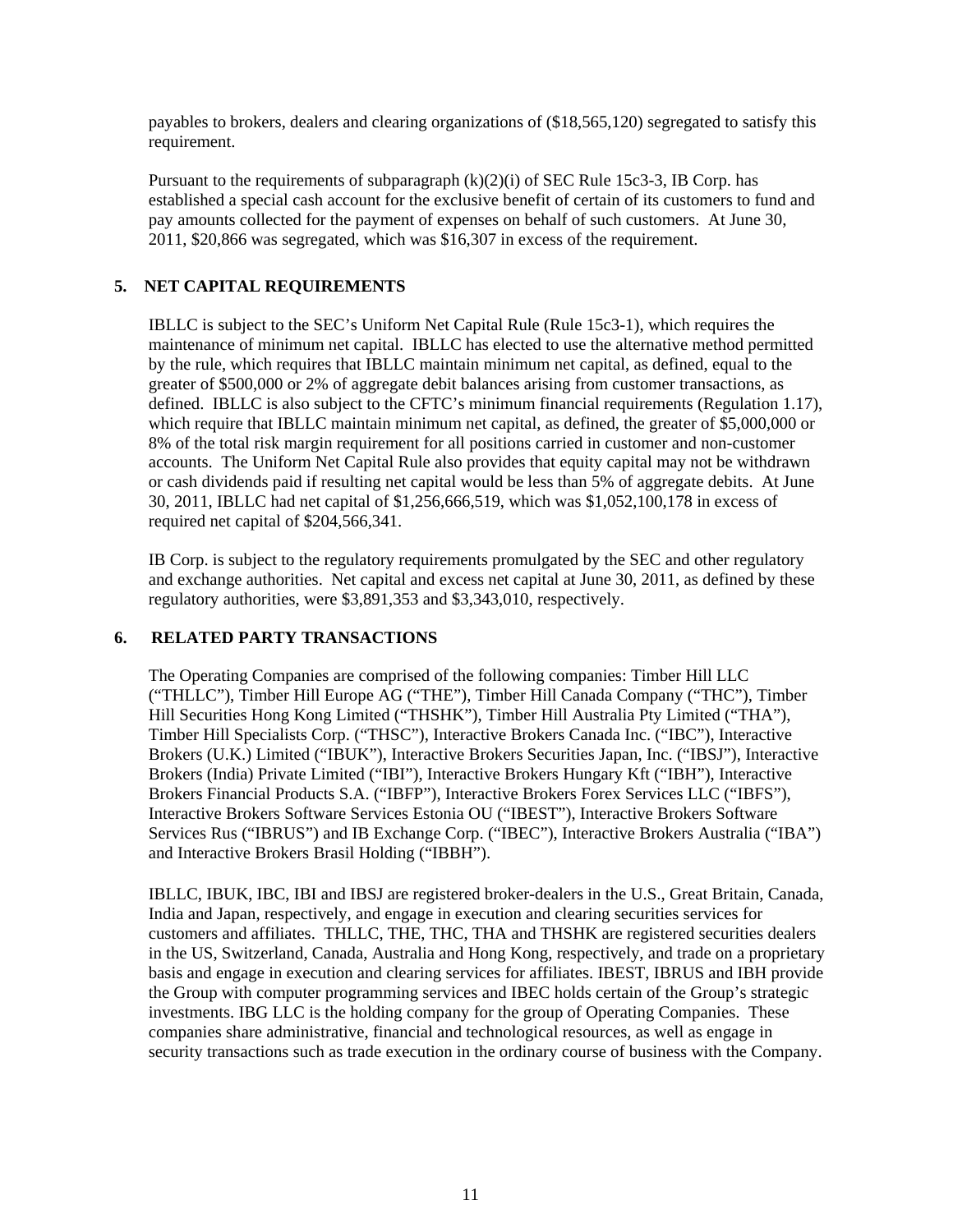Affiliate loans and brokerage transaction receivables and payables are reported gross on the consolidated statement of financial condition. Other affiliate receivables and payables including administrative, consulting and service fees and advances between Operating Companies are netted by operating company.

Included in assets in the consolidated statement of financial condition were the following amounts with related parties at June 30, 2011:

| Securities borrowed                                                                    | \$926,002,427 |
|----------------------------------------------------------------------------------------|---------------|
| Receivables from brokers, dealers and clearing organizations                           | 723,830,789   |
| Receivable from affiliates                                                             | 52.875.761    |
| Receivables from customers - director, officer, employee and affiliate account balance | 6.829.301     |
| Interest receivable                                                                    | 1.822.360     |

Included in liabilities in the consolidated statement of financial condition were the following amounts with related parties at June 30, 2011:

| Payable to customers                                     | \$613,572,546 |
|----------------------------------------------------------|---------------|
| Securities loaned                                        | 792,741,951   |
| Payable to affiliates                                    | 48,111,849    |
| Payables to brokers, dealers and clearing organizations: | 57,369,006    |
| Interest payable                                         | 1,858,233     |

### **7. DEFINED CONTRIBUTION AND EMPLOYEE INCENTIVE PLANS**

#### *Defined Contribution Plan*

The Group offers substantially all employees of U.S.-based operating companies who have met minimum service requirements the opportunity to participate in a defined contribution retirement plan qualifying under the provisions of Section  $401(k)$  of the Internal Revenue Code. The general purpose of this plan is to provide employees with an incentive to make regular savings in order to provide additional financial security during retirement. The plan provides for the Company to match 50% of the employees' pretax contribution, up to a maximum of 10% of eligible earnings. The employee is vested in the matching contribution incrementally over six years.

#### *Return on Investment Dollar Units ("ROI Dollar Units")*

Between 1998 and 2006, IBG LLC granted all non-member employees ROI Dollar Units, which are redeemable under the amended provisions of the plan, and in accordance with regulations issued by the Internal Revenue Service (Section 409A of the Internal Revenue Code). Upon redemption, the grantee is entitled to accumulated earnings on the face value of the certificate, but not the actual face value. For grants made in 1998 and 1999, grantees may redeem the ROI Dollar Units after vesting on the fifth anniversary of the date of their grant and prior to the tenth anniversary of the date of their grant. For grants made between January 1, 2000 and January 1, 2005, grantees must elect to redeem the ROI Dollar Units upon the fifth, seventh or tenth anniversary date. These ROI Dollar Units will vest upon the fifth anniversary of the date of their grant and will continue to accumulate earnings until the elected redemption date. For grants made on or after January 1, 2006, all ROI Dollar Units shall vest on the fifth anniversary date of their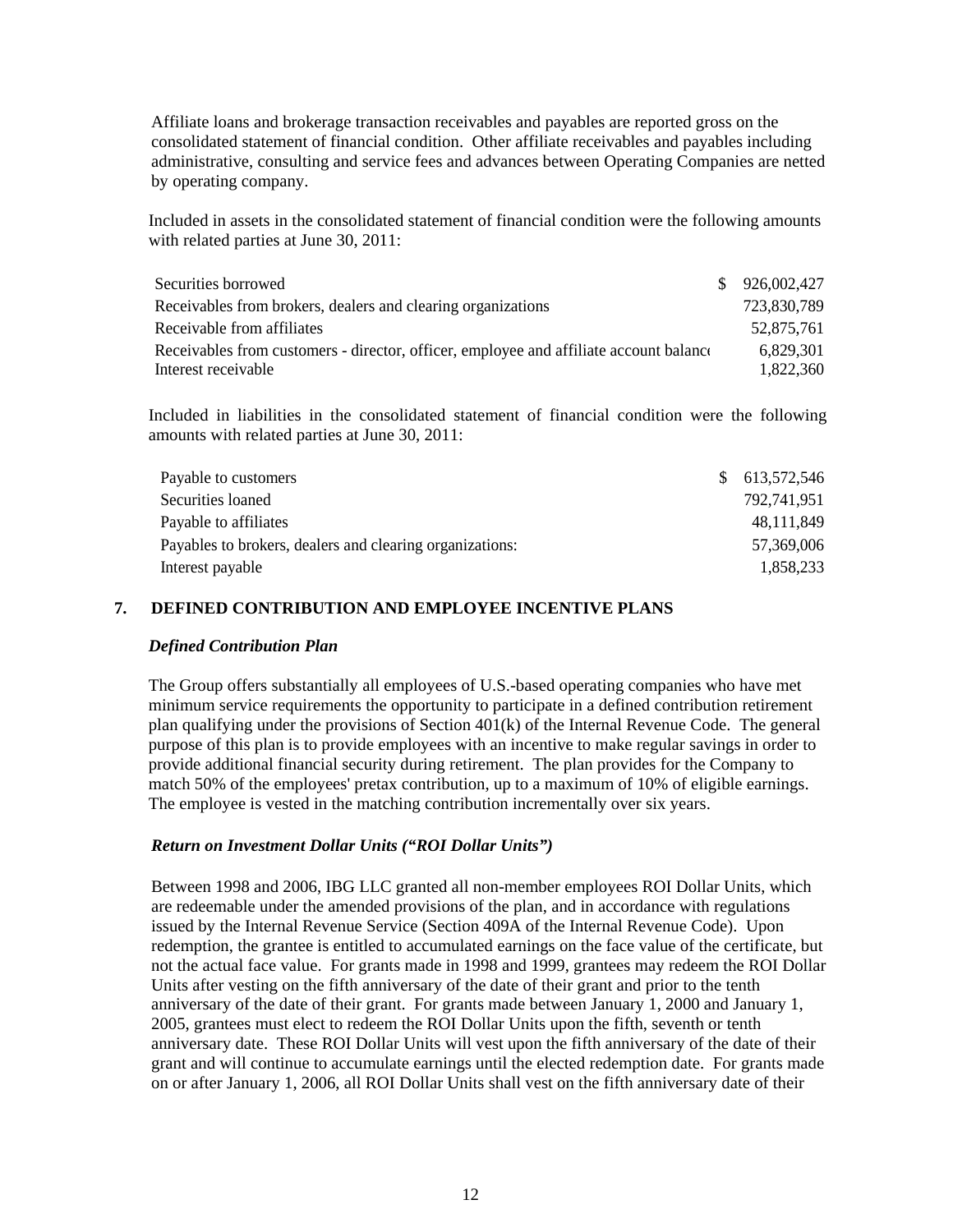grant and will be automatically redeemed. Subsequent to the IPO, no additional ROI Dollar Units have been or will be granted, and non-cash compensation to employees will consist primarily of grants of shares of Common Stock as described below under "2007 Stock Incentive Plan."

As of June 30, 2011, payables to employees of the Company for ROI Dollar Units were \$2,348,335, of which \$1,547,912 were vested. These amounts are included in accounts payable, accrued expenses and other liabilities in the consolidated statement of financial condition.

# *2007 ROI Unit Stock Plan*

Certain employees of the Company held ROI Dollar Units that entitled each holder thereof to accumulated earnings on the face value of the certificate representing his or her ROI Dollar Units. Subsequent to the IPO, no additional ROI Dollar Units have been or will be granted. In connection with the IPO, ROI Dollar Units were, at the employee's election, redeemable for cash, as provided for under the ROI Dollar Unit plan, or the accumulated earnings attributable to the ROI Dollar Units as at December 31, 2006 may have been invested in shares of Common Stock pursuant to the Interactive Brokers Group, Inc. 2007 ROI Unit Stock Plan (the "ROI Unit Stock Plan"). All ROI Dollar Units held by employees of the Company that were outstanding as of December 31, 2006 were so invested, and 193,873 shares of restricted Common Stock to be issued to employees of the Company under the ROI Unit Stock Plan have been or will be distributed in accordance with the following schedule, subject to the conditions below:

- 10% on the date of the IPO; and
- an additional 15% on each of the first six anniversaries of the date of the IPO, assuming continued employment with Group companies and compliance with other applicable covenants.

### *2007 Stock Incentive Plan*

Under the Interactive Brokers Group, Inc. 2007 Stock Incentive Plan (the "Stock Incentive Plan"), up to 20.0 million shares of IBG, Inc. Class A common stock ("Common Stock") may be granted and issued to directors, officers, employees, contractors and consultants of IBG, Inc. and its subsidiaries. The purpose of the Stock Incentive Plan is to promote IBG, Inc.'s long-term financial success by attracting, retaining and rewarding eligible participants.

The Stock Incentive Plan is administered by the Compensation Committee of IBG, Inc.'s Board of Directors. The Compensation Committee has discretionary authority to determine which employees are eligible to participate in the Stock Incentive Plan and establishes the terms and conditions of the awards, including the number of awards granted to each employee and all other terms and conditions applicable to such awards in individual grant agreements. Awards are expected to be made primarily through grants of Common Stock. Stock Incentive Plan awards are subject to issuance over time and may be forfeited upon an employee's termination of employment or violation of certain applicable covenants prior to issuance, unless determined otherwise by the Compensation Committee.

The Stock Incentive Plan provides that, upon a change in control, the Compensation Committee may, at its discretion, fully vest any granted but unissued shares of Common Stock awarded under the Stock Incentive Plan, or provide that any such granted but unissued shares of Common Stock will be honored or assumed, or new rights substituted therefore by the new employer on a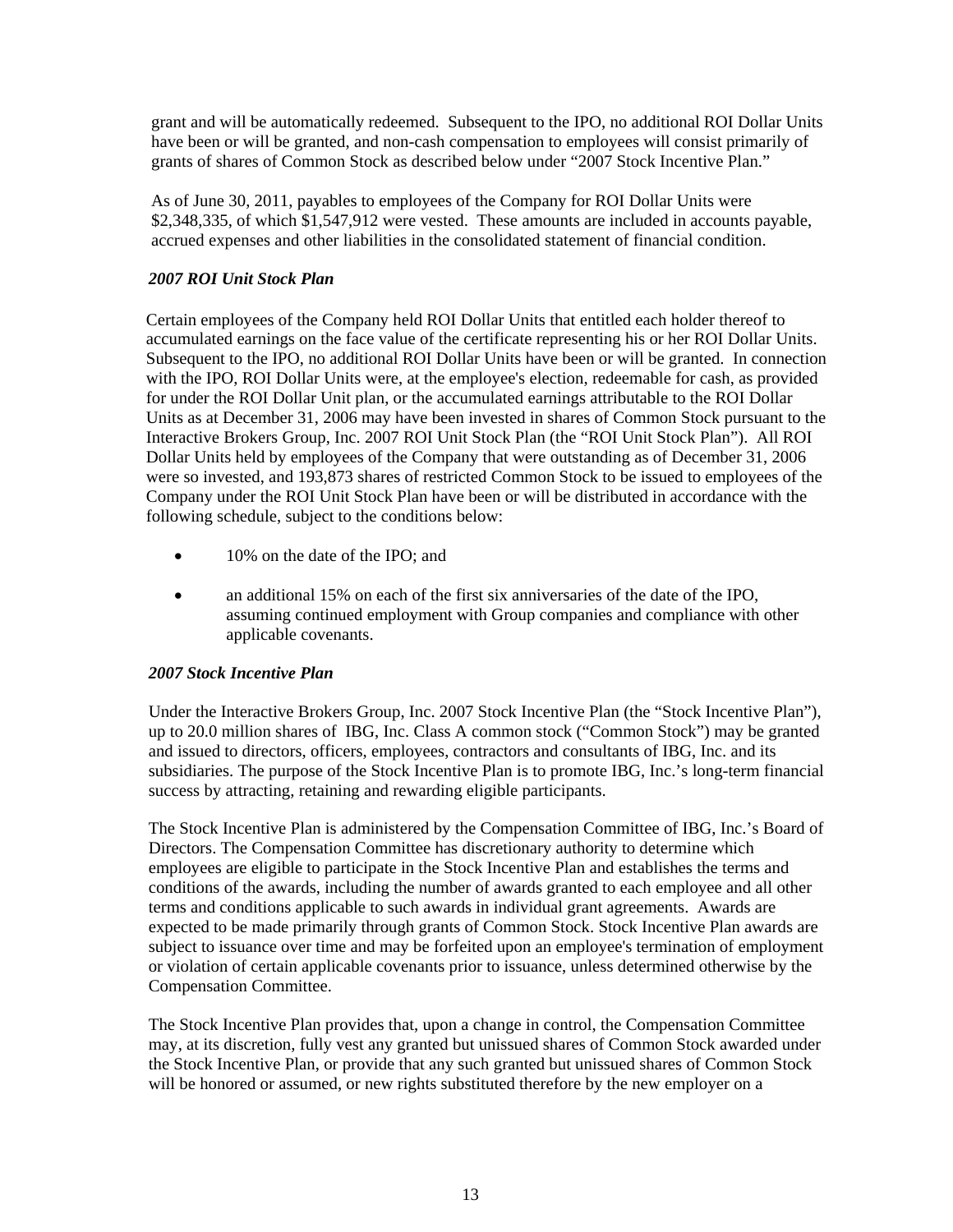substantially similar basis and on terms and conditions substantially comparable to those of the Stock Incentive Plan.

IBG, Inc. granted awards of Common Stock in connection with the IPO and is expected to continue to grant awards on or about December 31 of each year following the IPO to eligible employees as part of an overall plan of equity compensation. Shares of Common Stock are issued to IBG LLC, to be held as Treasury Stock, and are distributable to employees in accordance with the following schedule:

- 10% on the first vesting date, which approximates the anniversary of the IPO; and
- an additional 15% on each of the following six anniversaries of the first vesting, assuming continued employment with IBG Inc. and compliance with non-competition and other applicable covenants.

The most recent grant, on December 31, 2010, was 515,787 shares of Common Stock, with a fair value at the date of grant of \$8,875,456.

|                            | 2007 Stock<br><b>Incentive Plan</b><br><b>Shares</b> | 2007 ROI Unit<br><b>Stock Incentive</b><br><b>Plan Shares</b> |
|----------------------------|------------------------------------------------------|---------------------------------------------------------------|
| Balance, December 31, 2010 | 1,464,211                                            | 84,787                                                        |
| Granted                    |                                                      |                                                               |
| Forfeited by employees     | (9, 454)                                             | (35)                                                          |
| Distributed to employees   | (230, 416)                                           | (27, 664)                                                     |
| Balance, June 30, 2011     | 1,224,341                                            | 57,088                                                        |

The following is a summary of stock plan activity as of June 30, 2011:

Shares granted under the ROI Unit Stock Plan and the Stock Incentive Plan are subject to forfeiture in the event an employee ceases employment with the Company. The plans provide that employees who discontinue employment with the Company without cause and continue to meet the terms of the plans' post-employment provisions will forfeit 50% of unvested previously granted shares unless the employee is over the age of 59, in which case the employee would be eligible to receive 100% of unvested shares previously granted. Distributions of remaining shares to former employees will occur annually following the anniversary of the discontinuation of employment over a five (5) year vesting schedule, 12.5% in each of the first four years and 50% in the fifth year. As of June 30, 2011, no shares have been distributed under these post-employment provisions.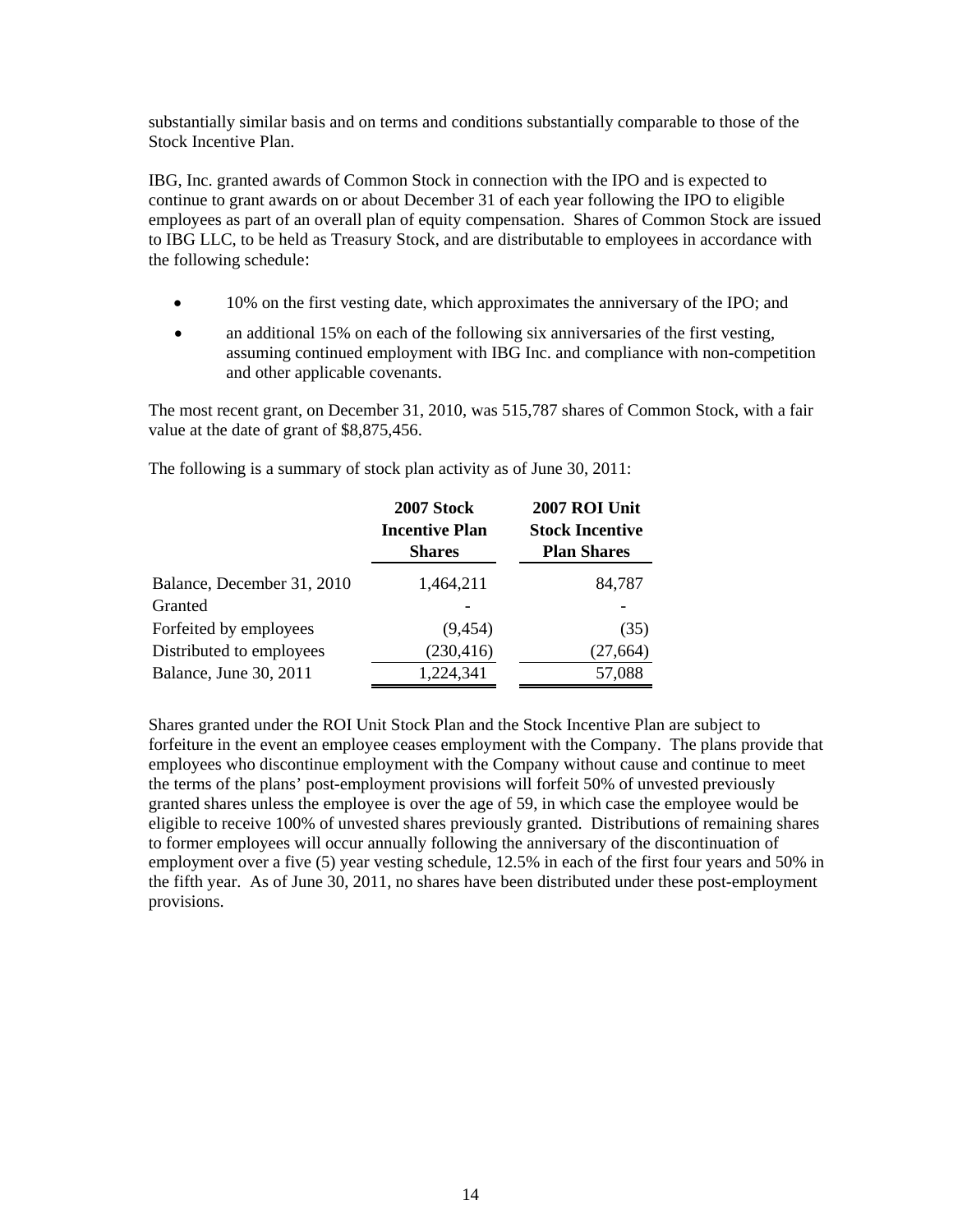### **8. PROPERTY AND EQUIPMENT**

Property and equipment which are included in other assets in the consolidated statement of financial condition and are comprised of leasehold improvements, computer hardware, software developed for the Group's internal use and office furniture and equipment, at June 30, 2011 consisted of:

|                                                  | June 30, 2011 |                |
|--------------------------------------------------|---------------|----------------|
| Leasehold improvements                           | S             | 15,286,144     |
| Computer equipment                               |               | 7,099,840      |
| Computer software                                |               | 563,582        |
| Office furniture and equipment                   |               | 3,605,003      |
|                                                  |               | 26,554,569     |
| Less - accumulated depreciation and amortization |               | (13, 584, 875) |
| Property and equipment, net                      | S.            | 12,969,694     |

### **9. COMMITMENTS, CONTINGENCIES AND GUARANTEES**

### *Litigation*

The Company is subject to certain pending and threatened legal actions which arise out of the normal course of business. Litigation is inherently unpredictable, particularly in proceedings where claimants seek substantial or indeterminate damages, or which are in their early stages. The Company cannot predict with certainty the actual loss or range of loss related to such legal proceedings, the manner in which they will be resolved, the timing of final resolution or the ultimate settlement. Consequently, the Company cannot estimate losses or ranges of losses related to such legal matters, even in instances where it is reasonably possible that a future loss will be incurred. Although the results of legal actions cannot be predicted with certainty, it is the opinion of management that the resolution of these actions is not expected to have a material adverse effect, if any, on our business or financial condition, but may have a material impact on the results of operations for a given period.

On February 3, 2010, Trading Technologies International, Inc. ("Trading Technologies") filed a complaint, in the United States District Court for the Northern District of Illinois Eastern Division, against Interactive Brokers Group, Inc., IBG LLC, IBG Holdings LLC and the Company ("Defendants"). The complaint, as amended, alleges that the Defendants have infringed and continue to infringe six U.S. patents held by Trading Technologies. Trading Technologies is seeking, among other things, unspecified damages and injunctive relief. The case is in the pleadings stage. While it is too early to predict the outcome of the matter, we believe we have meritorious defenses to the allegations made in the complaint and intend to defend ourselves vigorously against them. However, litigation is inherently uncertain and there can be no guarantee that the Company will prevail or that the litigation can be settled on favorable terms.

The Company accounts for potential losses related to litigation in accordance with ASC 450, *Contingencies*. As of June 30, 2011, reserves provided for potential losses related to litigation matters were not material.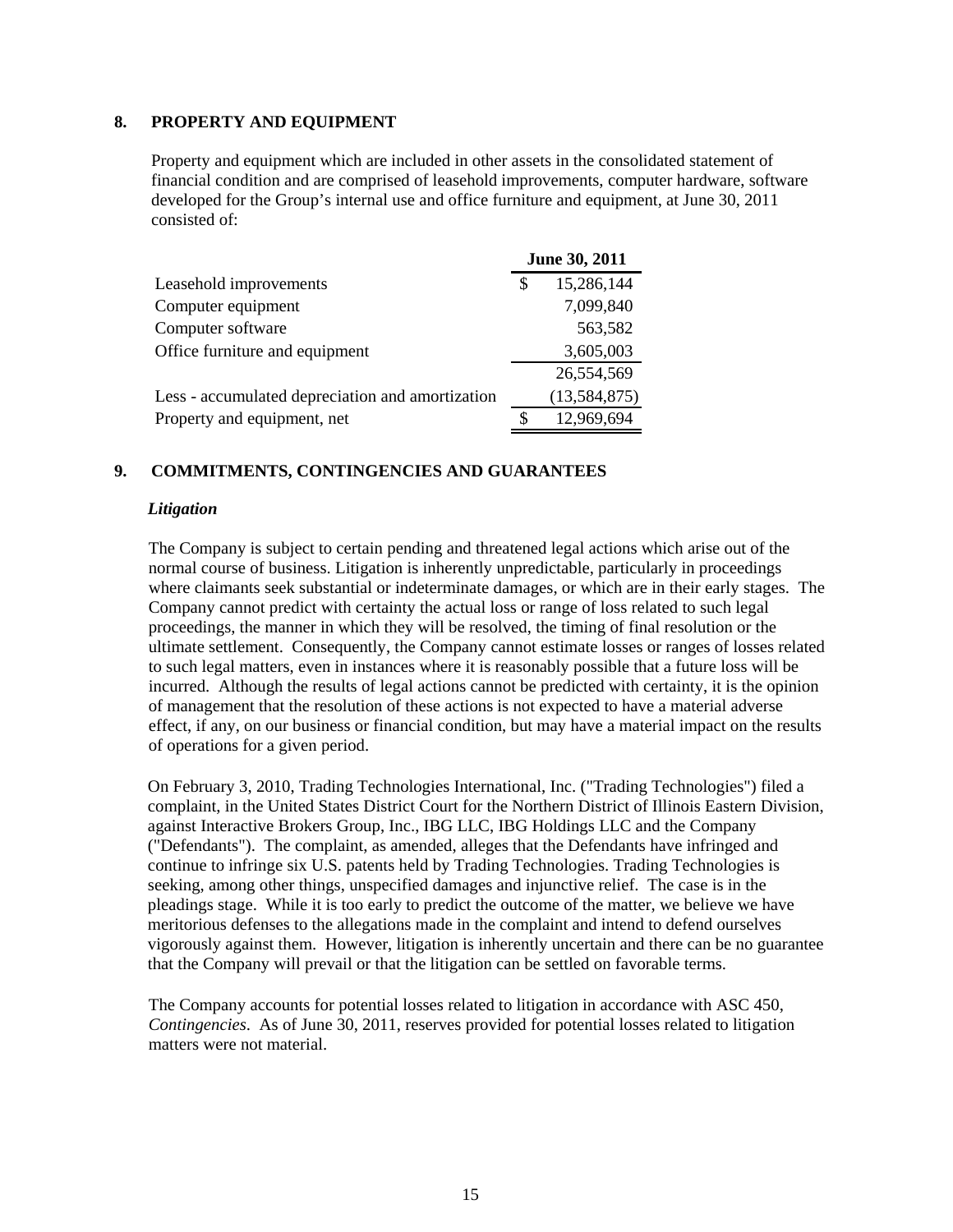#### *Guarantees*

The Company provides guarantees to securities and futures clearinghouses and exchanges which meet the accounting definition of a guarantee under ASC 460, *Guarantees*. Under the standard membership agreement, members are required to guarantee the performance of other members. Under the agreements, if another member becomes unable to satisfy its obligations to the clearinghouse, other members would be required to meet shortfalls. In the opinion of management, the Company's liability under these arrangements is not quantifiable and could exceed the cash and securities it has posted as collateral. However, the potential for the Company to be required to make payments under these arrangements is remote. Accordingly, no contingent liability is carried in the consolidated statement of financial condition for these arrangements.

In connection with its retail brokerage business, the Company performs securities and commodities execution, clearance and settlement on behalf of its customers for whom it commits to settle trades submitted by such customers with the respective clearing houses. If a customer fails to fulfill its obligation, the Company must fulfill the customer's obligation with the trade counterparty.

The Company is fully secured by assets in customers' accounts and any proceeds received from securities and commodities transactions entered into by the Company on behalf of customers. No contingent liability is carried on the consolidated statement of financial condition for these fully collateralized transactions.

#### *Leases*

Directly and through affiliates, the Company has non-cancelable operating leases covering office space with terms through January 2019, with renewal options through January 2026. Office leases are subject to escalation clauses based on specified costs incurred by the landlord and contains a renewal election.

The Company's proportionate share of minimum future rental payment commitments, inclusive of amounts allocated by affiliates, is as follows:

| 2011       | \$<br>2,168,832  |
|------------|------------------|
| 2012       | 4,308,887        |
| 2013       | 4,361,002        |
| 2014       | 2,510,185        |
| 2015       | 2,360,891        |
| Thereafter | 4,389,333        |
|            | \$<br>20,099,130 |

#### **10. COLLATERAL**

The Company enters into repurchase and resale agreements and secured borrowing and lending transactions to obtain securities for settlement, to meet customers' needs and to earn residual interest rate spreads.